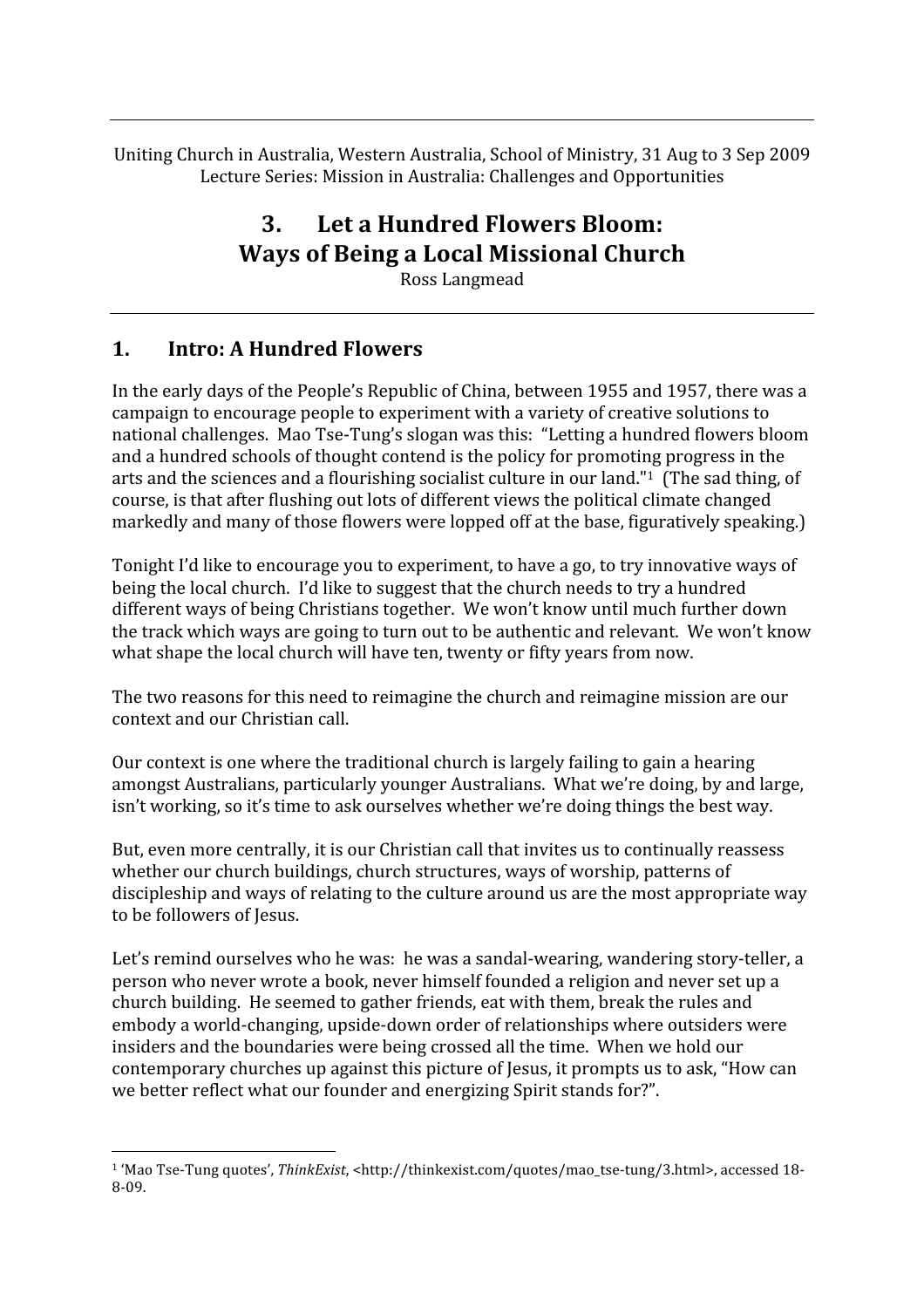The local church gets knocked a lot, but I'm a strong supporter of the local community of faith trying to live out its life together in Christ. Sometimes it's going to look fashionable and
cool
and
sometimes
it
clearly
isn't.

But
if
we
believe
that
Jesus
Christ
is
present wherever the Word is preached, wherever the bread is broken and wherever the outcast is being welcomed, then it's worth pursuing this vision with vigour and passion.

I'll try to unpack some of the ways in which the local missional church has real potential.

## **2. Missional
Church
Is
Just
Church
as
It
Should
Be**

First, what do I mean by "missional"? A missional church is one that lives in all of its dimensions as a sent-people.<sup>2</sup> That is, it is shaped by mission.<sup>3</sup>

Another simple way to say it is that is outward-looking in its whole stance. A third way is
to
say
that
a
missional
church
exists
to
be
a
sign
of
the
gracious
reign
of
God.

The vision of the missional church is to join God in the mission of God. We see God as outgoing,
loving,
forgiving
and
reconciling,
deeply
wanting
the
world
to
live
in
right relationships
by
turning
to
God's
way
and,
through
the
reconciling
work
of
Jesus
Christ, receive the Spirit, which empowers us as we co-operate with God in the world.

So mission is God's and we are witnesses to it. We seek out where God is active and try to fan the flames. To be missional is simply to live up to our calling to be a sent people. A
missional
church
is
just
church
as
it
should
be.

In a way, a missional church is the same as a missionary church. Both words are the adjectival form of the word "mission". But because "missionary" has become associated with sending people overseas, and because some people became uncomfortable with the
term
"missionary",
feeling
it
to
be
too
crusading
or
triumphalistic,
missiologists
have cast
about
for
a
new
word,
and,
as
far
as
I
can
see,
just
made
one
up.

## **3. Where
the
"Emerging
Church"
Fits**

Here it might be worth clarifying how the "missional church" and the "emerging church" are
related.

The
"emerging
church" refers
to
some
of
the
fledgling
experiments
which are
trying
to
respond
to rapid
social
change
and
substantial
church
decline
in
the
West. They're innovative, non-mainstream and new—they're still emerging and it's not clear what
shape
they'll
eventually
take.

In Australia the emerging church movement is most associated with Forge Australia, a mission
training
network founded
by
Alan
Hirsch
and
Michael
Frost,
though
Forge

 <sup>2</sup> Darrell L Guder, ed. Missional church: A vision for the sending of the church in North America (Grand Rapids:
Eerdmans,
1998),
4.

<sup>&</sup>lt;sup>3</sup> Church of England Mission and Public Affairs Council, *Mission-shaped church: Church planting and fresh* expressions of church in a changing context (Brookvale, NSW: Willow Publishing, 2005).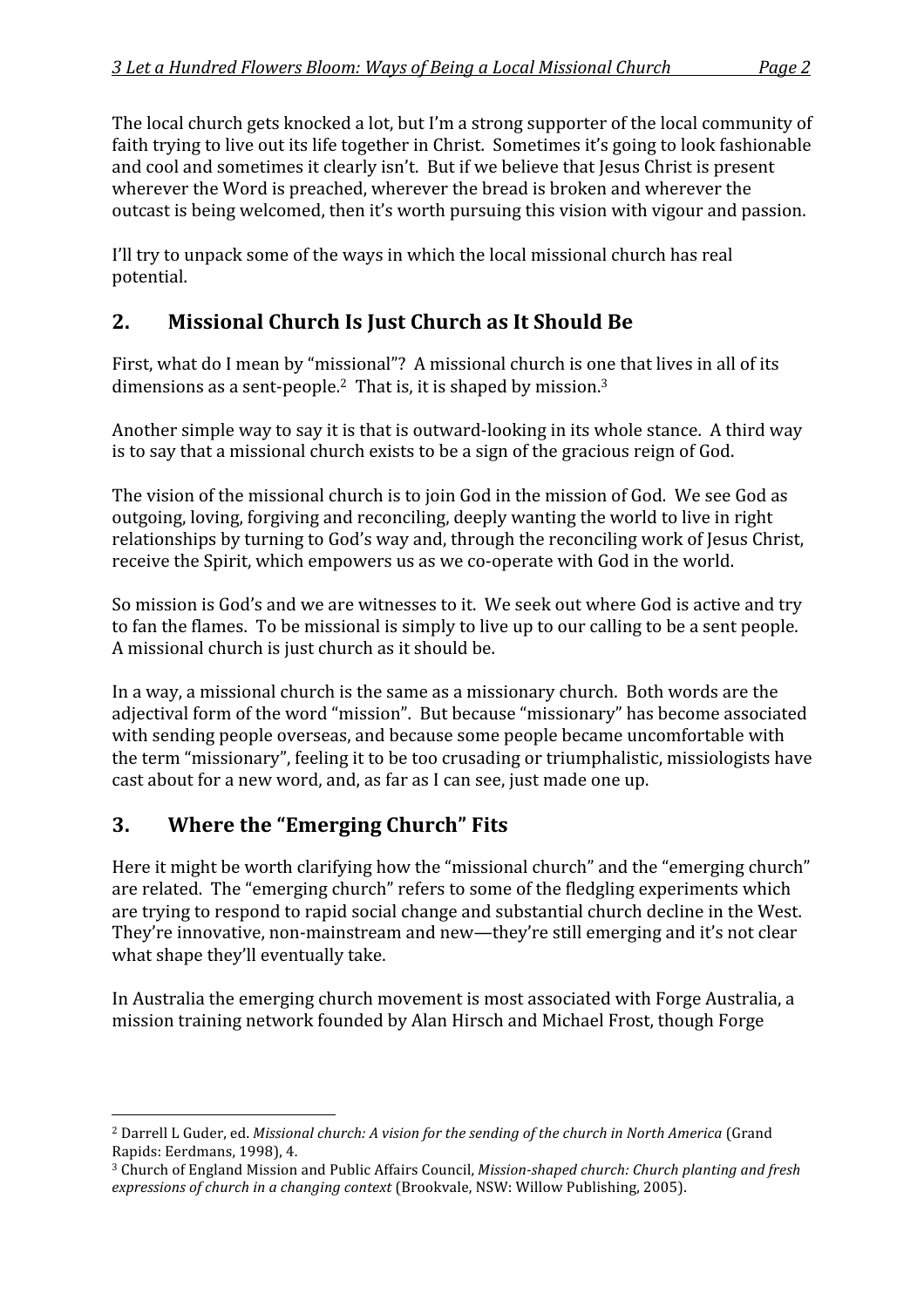doesn't
use
the
term
"emerging
church".

Its
mission
statement
is
"helping
birth
and nurture
the
missional
church". 4

In the United States it coalesces around a movement called *Emergent*<sup>5</sup> Key figures include
Brian
McLaren,
Tony
Jones
and
Dan
Kimball.

Now
that
Alan
Hirsch
lives
in
the US he's also attracting a lot of attention.<sup>6</sup> Michael Frost's comment on *Emergent* is that it
arose
largely
out
of
the
Alternative
Worship
movement
and
is
more
of
a
renewal movement than a missional one.<sup>7</sup>

In
the
United
Kingdom
much
of
the
energy
comes
from
two
movements,
Alternative Worship<sup>8</sup> and Anglican interest in fresh expressions of church.<sup>9</sup>

The limitation of the term "emerging church" is that, like the term "post" in "postmodern", it says little about the actual content of the movement. "Post" tells us only that it comes after something. Similarly, "emerging" only tells us that something is growing
out
of
something
and
is
not
yet
fully
formed.

Another
limitation
is
that
emerging‐church
talk
quickly
became
associated
with
making sharp
distinctions
between
new
ways
and
the
old
ways.

Sometimes
our
identity
is defined most easily by saying what we are not. Sometimes we try new things because we've
been
hurt
by
the
old
things.

It's not surprising, therefore, that almost before the term "emerging church" has become widespread
many
have
reacted
against
it.

Some
see
the
movement
as
full
of
disaffected Christians
or
younger
people
trying
to
be
Christian
and
cool.

Some
have
said, "Emerging church? I thought the church emerged two thousand years ago!". So the term already
has
some
baggage
and
isn't
always
useful.

As the emerging-church movement has grown, it's been pleasantly surprised by how thirsty the rest of the church is for ways of being more missional and culturally relevant. I remember the founder of Forge, Alan Hirsch saying to me at the first national Forge Summit,
in
2006
in
Melbourne,
that
he
was
bowled
over
by
how
many
had
come—about 600,
I
would
guess
—
and
how
many
older
people
from
mainline
churches
were
there.

So,
even
though
the
term
"emerging
church"
is
useful
in
pointing
to
a
powerful
impulse to
try
new
and
culturally
relevant
ways
of
planting
missional
churches,
I'm
more interested here in the broader idea of the local missional church. It is what all churches have always been called to be. And an ordinary local church, with inherited traditions, can
still
be
missional.

<sup>&</sup>lt;sup>4</sup> 'Mission and distinctives', *Forge Australia*, <http://forge.org.au/about/mission-and-distinctives/>, 2009,
accessed
18‐8‐09.

<sup>5
&</sup>lt;www.emergentvillage.com>

<sup>6</sup> For example, through his book *Forgotten Ways* (Alan Hirsch, *The forgotten ways: Reactivating the missional church* (Grand Rapids: Brazos, 2007) and in the leadership forum of *Christianity Today* (www.christianitytoday.com/le/2008/002/7.32.html).

<sup>&</sup>lt;sup>7</sup> Michael Frost, 'The emerging church in Australia: Future directions and challenges', Paper delivered at the Emerging Church Consultation of the Baptist Union of Australia, Adelaide, 14-15 February 2006.

<sup>8
&</sup>lt;www.alternativeworship.org>.

<sup>&</sup>lt;sup>9</sup> Church of England, Mission-shaped church.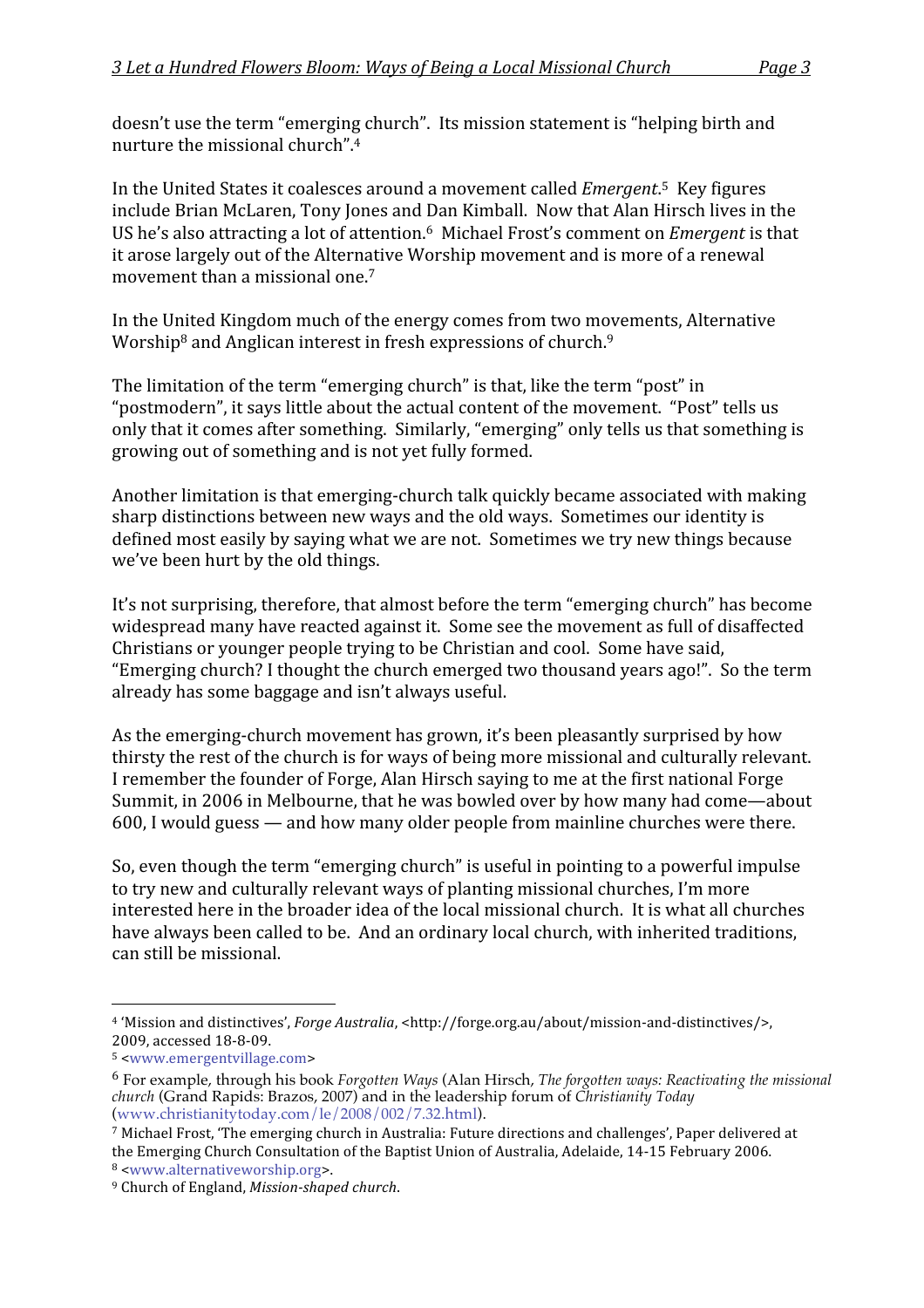## **4. The
Local
Church
Is
Still
Central**

Why am I focussing on the local church, and not on cyberspace, or networks, or denominations, or public theology, or relating Christian faith to the arts and sciences? Well, all of these are also important—and I will address public theology in my next presentation—but
there
is
something
central
about
the
call
of
Jesus
Christ
to
enter
a new
community,
characterised
by
a
new
set
of
relationships
where
love
is
expressed and
the
feast
of
God
is
experienced.

Of
course,
it
varies
in
size
and
some
will
be
more regional
than
local.

Some
also
will
consist
of
networks
rather
than
physically
local groups.

But
I'm
particularly
interested
in
the
local,
and
there
are
many
reasons,
which I'll just mention, without going into them.

We are embodied people. The gospel has to take shape in the flesh. We can only enjoy primary
relationships
with
a
limited
number
of
people.

We
can
only
care
for
a
limited number.

We
are
being
fragmented
by
a
commuting
and
jet‐setting
society
and
I
believe the gospel contains a strong call to be local again. The earth is groaning and being local is
one
way
of
recovering
our
roots
and
reducing
our
footprint
on
the
earth.

I cycle to church. My cell group is a local group, called the Kernot St Group (though over time some have had to move further away). Most of the people I engage with on the edges of my church or beyond it live locally. I know the networks, the resources, the political issues, the parks, the bus-routes, the people I can call on to help. I know "local" is not the only way, but I'm convinced that rediscovering the local is part of the road to recovering
the
wholeness
of
being
human
together.

My
colleague
at
Whitley,
Simon Holt,
has
written
an
excellent
book
on
this
called *God
Next
Door:
Spirituality
and
Mission*  in the Neighbourhood, which gently prods us to recover the potential of the local in our mission 10

#### **5. Mission
Has
a
Church:

Jesus,

Mission,
Church**

At the centre of the vision for a missional church is the idea—radical to some people that
aiming
to
be
the
church
is
not
as
fundamental
as
aiming
to
follow
Jesus.

Theologically speaking, the missional church holds to a missional ecclesiology.<sup>11</sup> In other words, to be a follower of Jesus means, first, to centre our lives on following Jesus, then,
second,
to
engage
in
living
and
speaking
the
Good
News
as
creatively
as
we
can, and
then,
thirdly,
to
consider
what
it
might
mean
for
the
shape
of
the
church.

As
Alan
Hirsch
often
says,
our
christology
should
determine
our
missiology,
which
then determines
our
ecclesiology.

In
other
words,
it
goes
"Jesus,
mission,
church".

I basically agree, though I want to rephrase his slogan with a Trinitarian basis. It doesn't
sound
half
as
snappy,
but
I
want
to
say
that
it
goes
God‐the‐outgoing‐and‐ loving‐Creator‐Renewer‐and‐Transformer,
then
our
mission
in
response,
and
then shaping
church
in
that
light.

<sup>&</sup>lt;sup>10</sup> Simon Carey Holt, God next door: Spirituality and mission in the neighbourhood (Brunswick East, Vic.: Acorn
Press,
2007).

<sup>&</sup>lt;sup>11</sup> Craig Van Gelder and William David Taylor, *The essence of the church: A community created by the Spirit* (Grand
Rapids:
Baker,
2000),
27‐44;
Guder,
ed. *Missional
church*.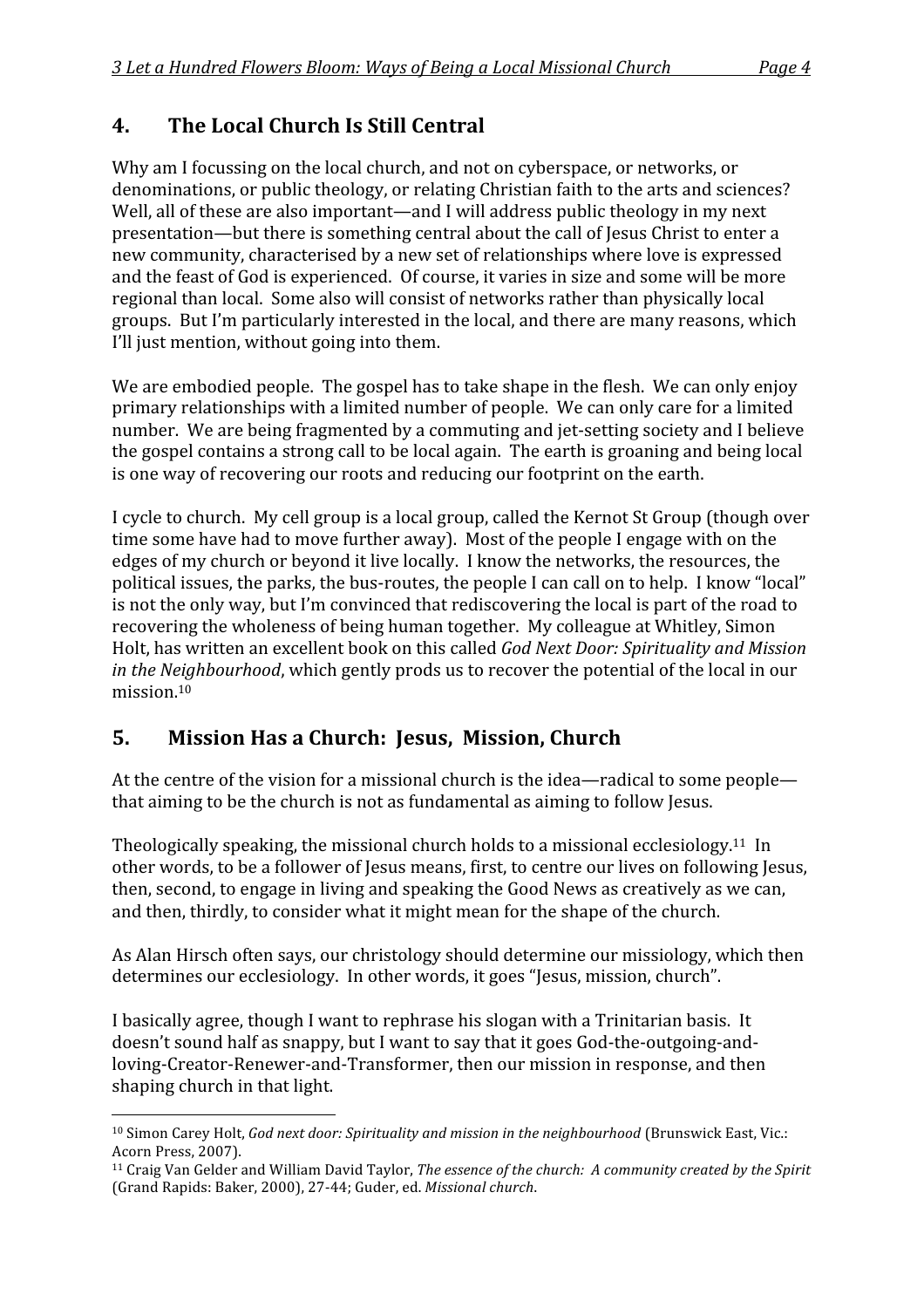As
David
Bosch
puts
it
so
well:

Mission is, primarily and ultimately, the work of the Triune God, Creator, Redeemer
and
Sanctifier,
for
the
sake
of
the
world,
a
ministry
in
which
the church
is
privileged
to
participate.

Mission
has
its
origin
in
the
heart
of
God.

God is
a
fountain
of
sending
love.

…
It
is
impossible
to
penetrate
deeper
still;
there
is mission
because
God
loves
people.12

Or, as Stephen Bevans, says provocatively, "Mission has a church", <sup>13</sup> He means that "mission ... is prior to the church, and constitutive of its very existence".<sup>14</sup>

This
is
the
vision
behind
the
recent
report
of
the
Church
of
England
called*Mission*shaped Church: Church Planting and Fresh Expressions of Church in a Changing Context.<sup>15</sup> A
missional
church
is
one
that
that
is
shaped
by
mission
in
all
aspects
of
its
life.

## **6. "Living
into
the
Kingdom",
Whatever
Shape
that
Means
Locally**

Mission is living into the kingdom of God, or the "commonwealth of God". It is straining for
the
gracious
reality
of
God's
presence
in
the
world.

So
mission
is
much
broader
than
evangelism
or
engaging
in
"missions".

It involves at least giving an account of our faith, and seeking peace, justice and the integrity
of
creation.

Wherever we see God at work in bringing shalom, community, love and justice, we see the signs of God's gracious realm. The church's role is to be a sign of this realm. The church
is
not
the
kingdom
of
God,
just
a
wobbly,
fallible,
faltering,
distorted
sign
of
it.

If you were to imagine a world where God's ways were followed, what would it look like? We know because Jesus has shown us the way: It would be a world where people love each other and care for each other practically. It would be a world where the poor and vulnerable are not left to fend for themselves. The table would be shared all the time.

We
would
celebrate
joys
together
and
share
suffering
together.

We
would
seek just social policies and the participation of people in setting society's directions. We would foster the full development of each person, through education, meaningful work, encouraging
the
arts
and
developing
each
person's
competence.

We
would
not discriminate
according
to
gender,
race
or
class.

We
would
defend
freedom
of
speech, religion
and
lifestyle
where
others
were
not
being
harmed.

 <sup>12</sup> David J Bosch, *Transforming mission: Paradigm shifts in theology of mission* (Maryknoll: Orbis, 1991), 392.

<sup>&</sup>lt;sup>13</sup> Title of a lecture given by Stephen Bevans as part of a lecture tour across Australia in the first half of 2009.

<sup>&</sup>lt;sup>14</sup> Stephen B Bevans and Roger P Schroeder, Constants in context: A theology of mission for today (Maryknoll:
Orbis,
2004),
13.

<sup>&</sup>lt;sup>15</sup> Church of England Mission and Public Affairs Council, *Mission-shaped church*.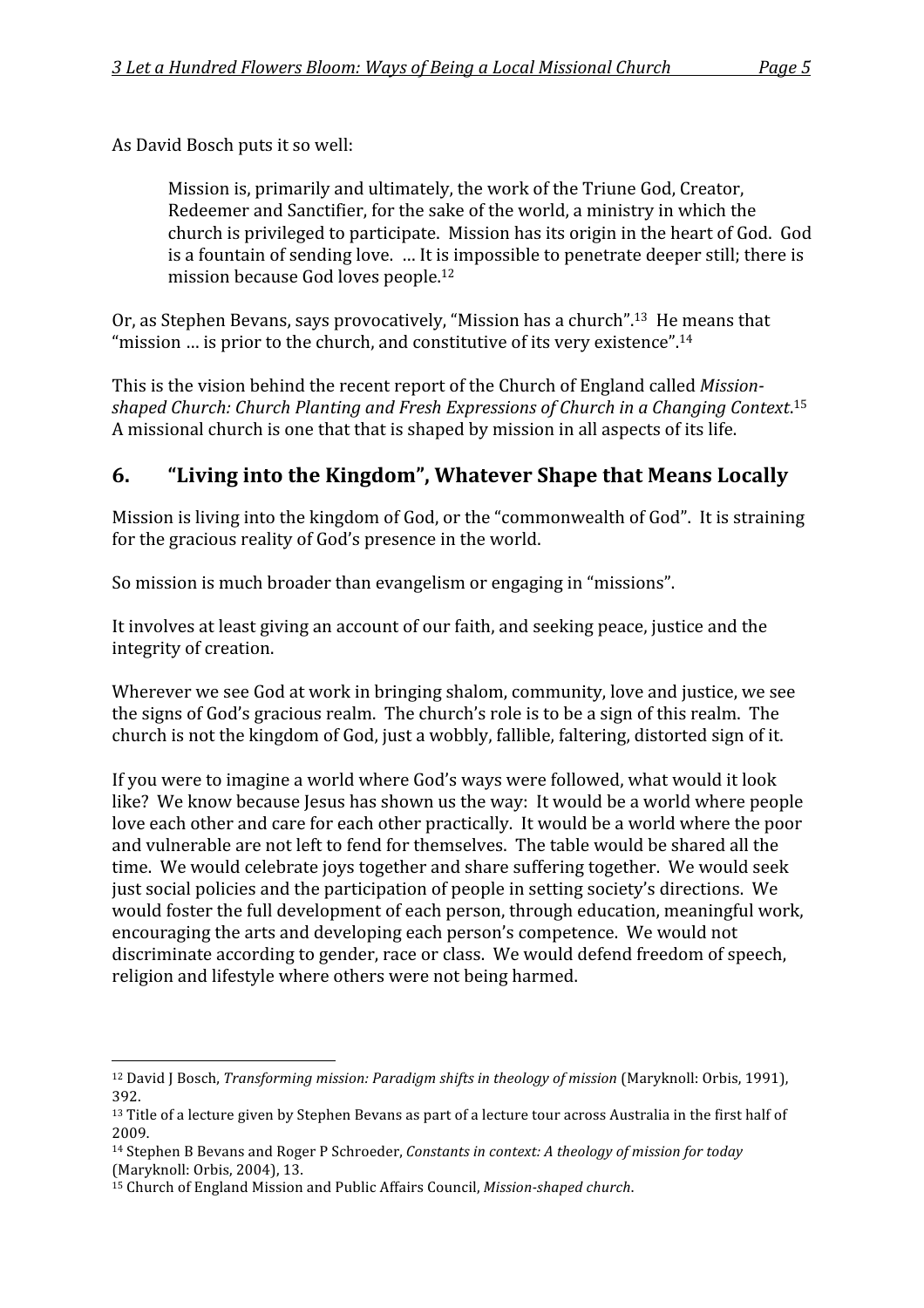I could go on, being quite specific. The gracious realm of God is not airy-fairy. It is basically
the
new
order
of
relationships
you
and
I
have
been
living
into,
in
our
faltering way, all along. It's not new, but I'm passionate about it and prepared to give my life for this
vision.

The point here is that if this new order of relationships is the centre of our mission, then it's
not
very
important
what
shape
our
gathering
to
be
a
sign
of
the
kingdom
takes.

We might meet in a pub, or in a home. We might tap into a traditional liturgy, with its depth and rhythms, or we might just pray and read the Bible and eat together. It depends on our culture and sub-culture. It depends on our context. We need to explore ways of living into the gracious realm of God, whatever shape it takes locally.

I'll tell you what shape it takes for me where I am in Melbourne's western suburbs. Let me
be
clear
that
this
is
not
a
model
to
follow,
just
one
possible
shape
for
the
church.

I'm a member of a Baptist church, but our life really happens in our small groups. My small group is really a house church. We meet on a Wednesday evening from about 6 to 8.30.

We
eat
together,
with
maybe
an
informal
communion
as
we
say
grace.

We
catch up. We have a "group box" on the table, which is really like a "poor box", for donations which we later spend in small ways to support someone. We get a cuppa and then perhaps
hold
a
Bible
study
or
discuss
a
topic.

We
have
guests,
we
watch
videos,
we sometimes just share. Then we pray very simply, with a candle burning. It might be conversational
prayer,
talking
together
in
a
framework
where
we've
been
reminded that
God
is
amongst
us
and
hears
our
prayers.

We are about ten in number. We've often been intergenerational, but at the moment we're all adults. At least five have mental illness of one sort or other and are on antidepressants. Two have intermittent gambling problems, two have drinking problems. We are at all points of the faith spectrum, but something draws us together, and I'd guess
it's
the
shared
meal
and
the
warm
welcome.

To
be
honest
there's
always someone unable to come due to sickness or a life crisis. But we offer each other primary pastoral
care.

We're
a
rag‐tag
army,
an
odd
bunch.
We're
just
the
sort
of
people
Jesus welcomed. Some of us can hardly read, but we've had amazing theological discussions. This is my community. Messy as it is, I believe that my small group is living into the realm
of
God.

#### **7. Adapting to Post-Christendom**

My primary context is that of the urban poor. But on the broader canvas there are big cultural
shifts
that
call
us
to
reimagine
the
ways
we
shape
ourselves
as
local
missional churches.

One
of
the
biggest
reasons
for
imagining
different
ways
of
engaging
missionally
and different ways of being church is that, in the so-called Christian West Christianity has moved from the centre to the margins. We are in a post-Christendom context. Our society
is,
for
the
greater
part,
post‐Christian.

A
generation
ago
there
were
many lapsed-Christians; now there are probably many more "never-been-Christians".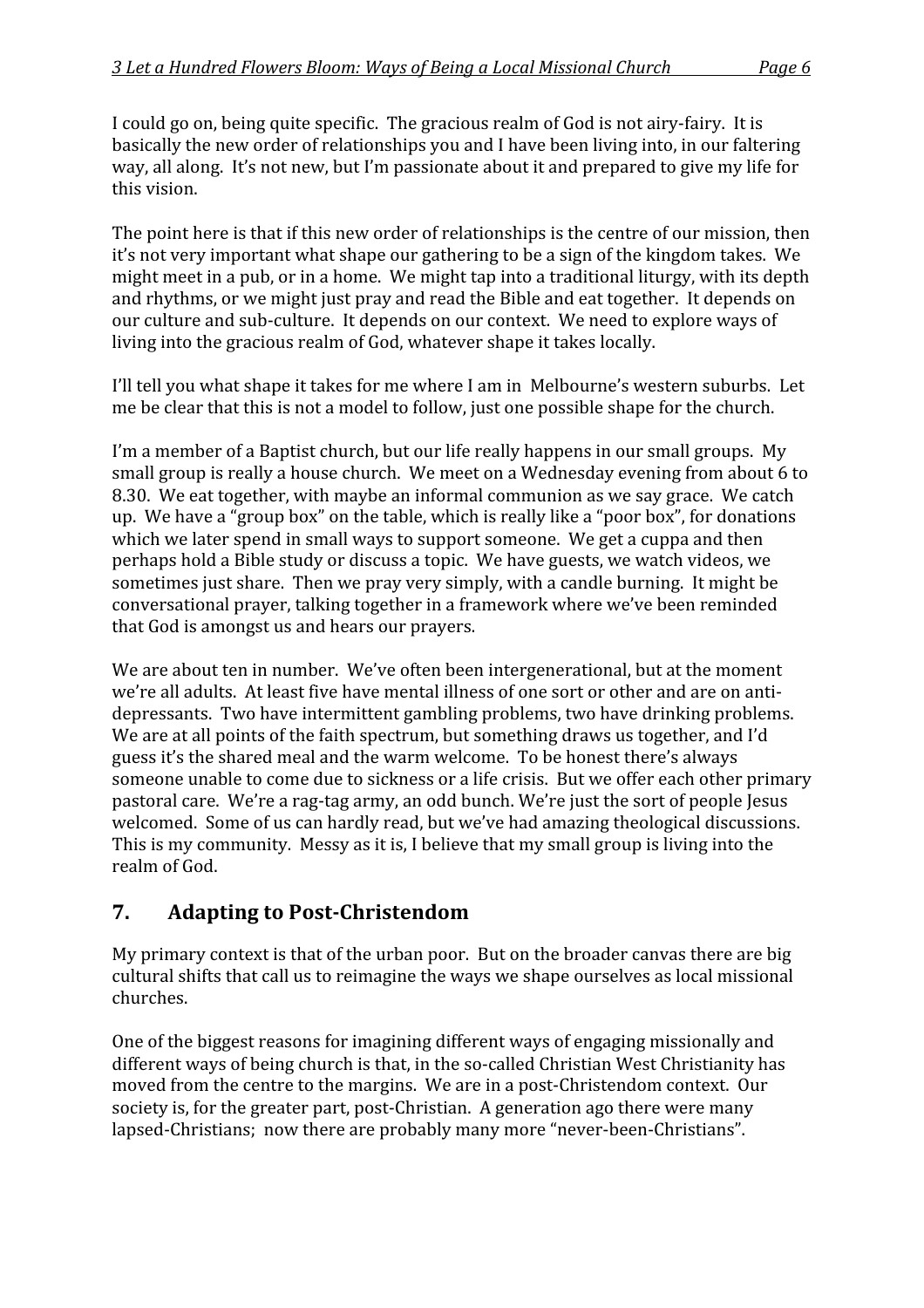In my last presentation I mentioned a list of changes in the situation of the church, from Stuart Murray in his book, *Post-Christendom*. I regard these as calling for a fundamental reassessment of our approach. He says we've moved from the centre to the margins, from the majority to the minority, from being at home in our culture to being aliens in it, from privilege to plurality, from control to witness, from maintenance to mission, and from institution to movement.<sup>16</sup>

We may still own buildings which soar high and sit in the centre of town or on top of a hill, but if we proceed on the assumption that we are at the centre of our community we may
find
that
no‐one's
listening.

Unless
we
think
creatively
about
how
to
use
a
large traditional
building
it's
likely
to
end
up
empty,
cold
and
needing
half‐a‐million
dollars
to restore
to
its
historic
beauty.

## **8. Adapting
to
Postmodernity**

Another
huge
cultural
shift
that
deeply
affects
how
we relate
to
people
around
us
in
the local church is the reaction in the West against the main emphases of modernity. It is true
that
at
the
same
time
we
also
depend
on
the
achievements
of
modernity
for
many things
from
day
to
day,
such
as
medicine,
communications
and
technology.

But
people see the period after the Enlightenment in the 18th century, until about the middle of last century,
as
a
time
when
thinkers
hoped
to
use
reason
to
find
universal
answers,
when scientists
predicted
a
better
world
based
on
science
and
technology
and
when
large worldviews fought it out — Christianity, evolutionary science, communism, capitalism.

Postmodernity is a notoriously difficult social reality to define. It is full of contradictions,
which
is
to
be
expected
of
a
movement
reacting
to
another
movement.

Among the characteristics often listed are these (you can argue for ever about them):

- i. We suspect universal **reason** is used to dominate people (Whose truth? Whose rationality?)
- ii. We reject **metanarratives** (grand stories, overarching accounts of reality) and live with partial explanations, cobbled together enough to live by
- iii. We don't think there are sure **foundations** (such as God or science) for truth; we judge
things
as
a
whole,
intuitively
- iv. Language doesn't simply correspond to reality "out there"; the meaning lies in the
way
we
use
language,
and
it
varies
between
communities
- v. Our
way
of
deciding
right
and
wrong
depends
on
the
culture
or
group
we
are part
of;
it
is **relative**
- vi. We
are
less
analytical
and
atomistic
and
think
more
in
terms
of **relationship**, connectedness,
ecology
and
holism
- vii. We
seek
community
and
constant **communication**
- viii. We distrust **institutions** and don't commit to causes for a long time
- ix. We live in a **multimedia** world, saturated with images, information, entertainment
- x. We
take **consumer**choice
and
technology
for
granted
- xi. We
live
in
a **globalised**,
"broadband
internet"
world

<sup>&</sup>lt;sup>16</sup>Stuart Murray, Post-Christendom (Carlisle, UK: Paternoster, 2004), 20.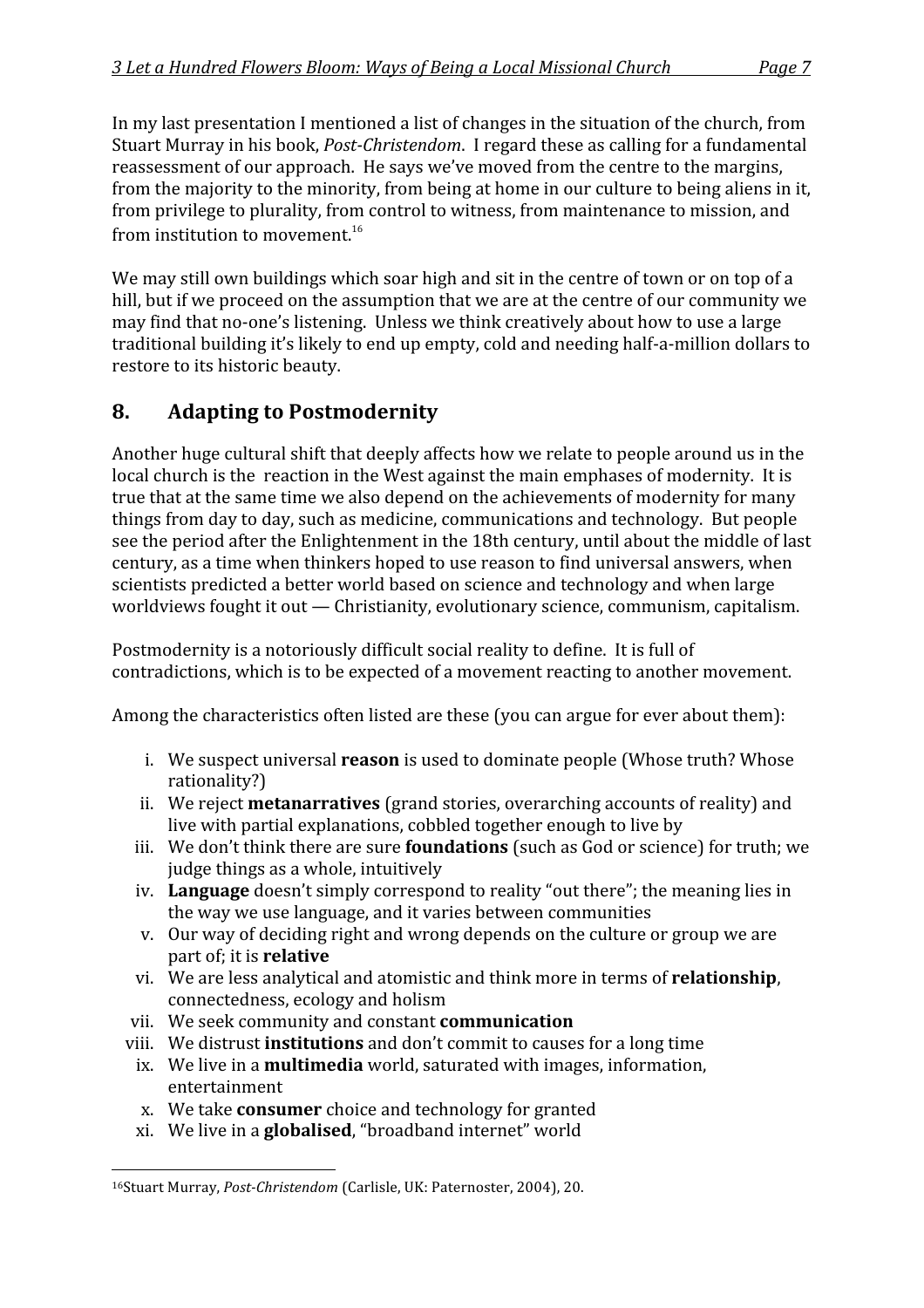- xii. Boundaries
between
things
and
meanings
have
become
blurred; **virtual
reality** is
seen
as
real
and
style
can
matter
more
than
substance
- xiii. We
accept **pluralism**and
relativism
in
many
areas
of
life
- xiv. We
"**deconstruct**"
texts,
going
behind
what
the
author
meant
and
paying
more attention
to
what
is
not
said,
what
we
see
in
it
and
how
different
groups
would respond
to
it
- xv. **Aesthetically**,
art
and
architecture
is
playful,
eclectic
and
self‐conscious
- xvi. We
turn
more
to
art
and **imagination**to
express
the
irreducible
mystery
of reality

While postmodern groups are not the only focus of missional churches, postmodernity is
the
dominant
social
context
for
Australians.

Local
churches
need
to
look
for
creative responses
to
the
postmodern
context.

It is our assumption that (as with every culture) the gospel will resonate with aspects of postmodernity
and
challenge
other
aspects.

It
is
our
ongoing
task
to
discern
where mission
is
deeply
culturally
at
home
and
where
mission
will
be
counter‐cultural.

### **9. Eating,
Praying
and
Serving:

Worship,
Community,
Mission**

How elastic is the idea of church? And what are the limits to its flexibility in responding to the culture around? I'd like to suggest some very simple things which are at the heart of
all
ways
of
being
church.

What is necessary for us to be disciples together, for us to be a Jesus-following community?

I'll follow Robert Warren in thinking in terms of three overlapping circles:<sup>17</sup>

- i. Mission
(including
evangelism,
service,
community
development,
social
action, care
for
creation)
- ii. Worship
(including
praise,
the
Word,
intercession,
response)
- iii. Community (including pastoral care, healing, education, children and youth)

We tend to emphasise one or the other, but all three are needed, even though the way we express them will vary greatly.<sup>18</sup>

What I'm suggesting is that if we embrace mission, community and worship, the structures of church can be entirely open, flexible and contextual. What day of the week we meet; how we pray; whether we sing; who leads; how long we meet for; where we meet; how formal we are; whether we set up a nice space or use a lounge room, pub or café; what language we use; how we read the Bible; whether and how we include
communion
and
baptism;
and
so
on.

There is a question, of course, of how worship relates to mission. Michael Frost and Alan
Hirsch
have
critiqued
the
dominant
mission
method
of
more
traditional
churches,

 <sup>17</sup> Robert Warren, *Being human, being church: Spirituality and mission in the local church* (London: Marshall
Pickering,
1995),
89.

<sup>&</sup>lt;sup>18</sup> Murray, *Post-Christendom*, 255.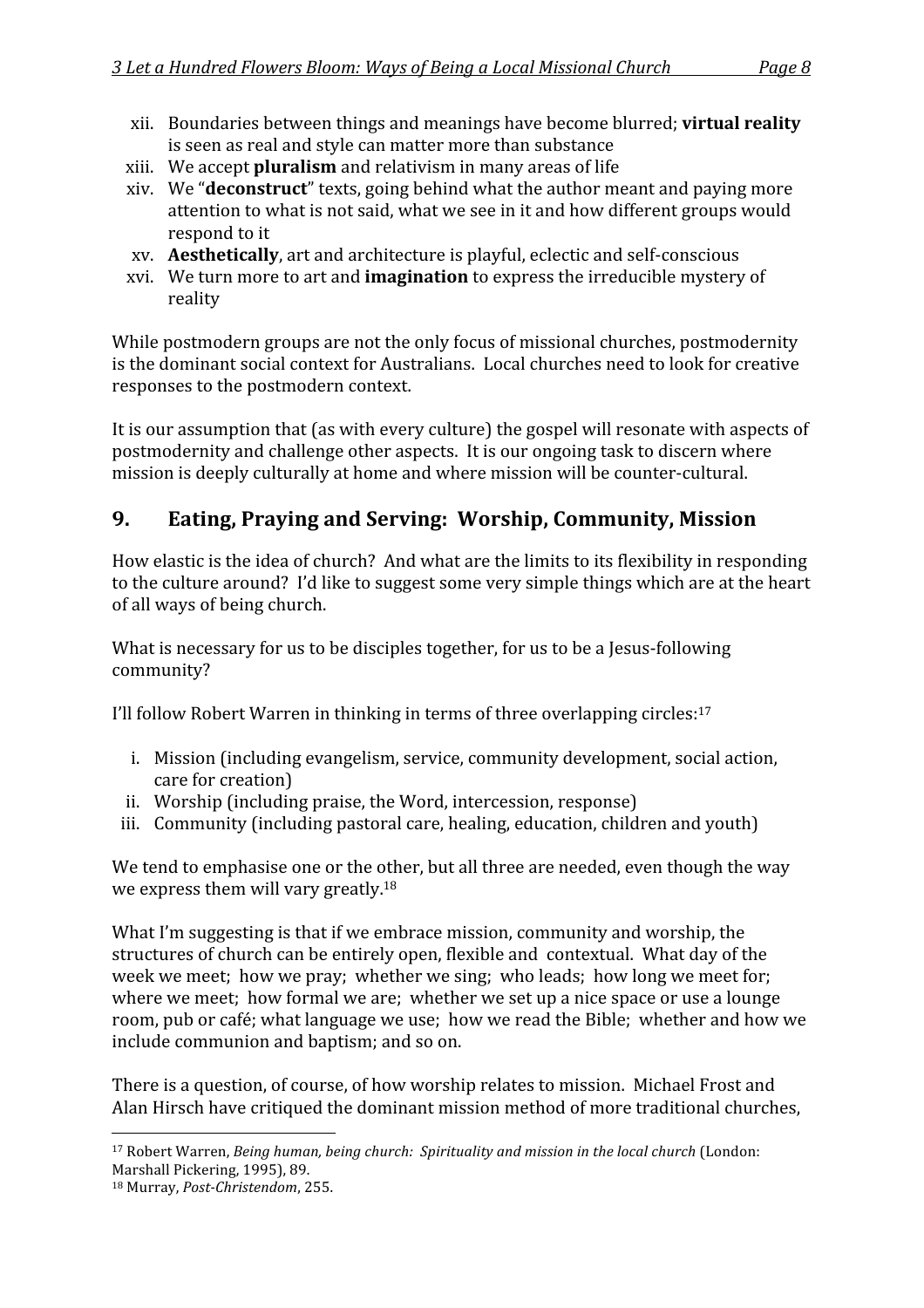which is to invite new comers to a worship program. They call these approaches "attractional" and "extractional".<sup>19</sup> This means that newcomers are attracted to the programs
and
warm
atmosphere,
join
up,
and
end
up
being
extracted
from
their
old environment and not having any non-Christian friends any more. Frost and Hirsch argue
that
we
should
be
incarnational,
not
attractional.

That
is,
our
new
life
transforms their
old
life,
in
their
setting,
taking
flesh
in
ordinary
life.

I strongly agree with the call to be incarnational. We do have to be aware that "attractional" has a special definition, because otherwise it's misleading. If we are to be a sign of the God's realm we would hope that our life together is attractive (in the usual sense of the word), even if we don't seek to put on a great show "at the centre" to which we
expect
people
to
come.

Some missional communities work hard to make their **worship** events open to nonbelievers. The approach is, "This is what we do and you're welcome". They aim for acceptance,
simplicity,
not
too
much
traditional
baggage
and
a
clear
sense
of
meaning for the Christians who take part, the hope is that others will feel at ease and hang around.

They
may
belong
before
they
believe.

Of
course,
there
are
usually
other
things going
in
the
life
of
the
missional
community,
but
worship
is
a
vital
means
of
welcoming others.

We could call this "mission through worship". It still works for many, but there are increasingly
people
in
our
society
for
whom
worship
is
simply
weird,
and
they
won't feel
at
ease
amongst
Christians
praying
and
praising
God.

A second type of missional community links mission to its **community** life. Again, we would hope this is attractive. It's more natural for people to be welcomed into the daily lives of a group who care for each other. The "space" this occurs in is not a "churchly space" but our homes and neighbourhood. It is more neutral, though still an invitation into
our
lives
and
circles.

It
is
a
welcoming
space
with
porous
boundaries.

The third type emphasises the mission of **service** or social action out in the community. This
is
the
"church
scattered",
or
the
church
in
service
mode,
working
towards
the community
development
aspects
of
the
kingdom
of
God.

This
is
clearly
"incarnational" rather
than
"attractional".

It
might
include
work
in
schools,
community
centres,
soup kitchens or drop-in centres. We might even work in coalition with other groups, including
non‐Christians

In these second and third types, missional communities have to sort out when they gather
to
worship
and
when
they
are
"scattered"
or
simply
being
themselves
in
the wider community. I venture to suggest that to be on mission is not necessarily to be explicitly
worshipping.

The
two
may
go
together,
but
at
times
one
or
the
other
might
be the
intentional
focus.

<sup>&</sup>lt;sup>19</sup> Michael Frost and Alan Hirsch, *The shaping of things to come: Innovation and mission for the 21stcentury
church*(Peabody,
MA:
Hendrickson,
2003),
39‐40.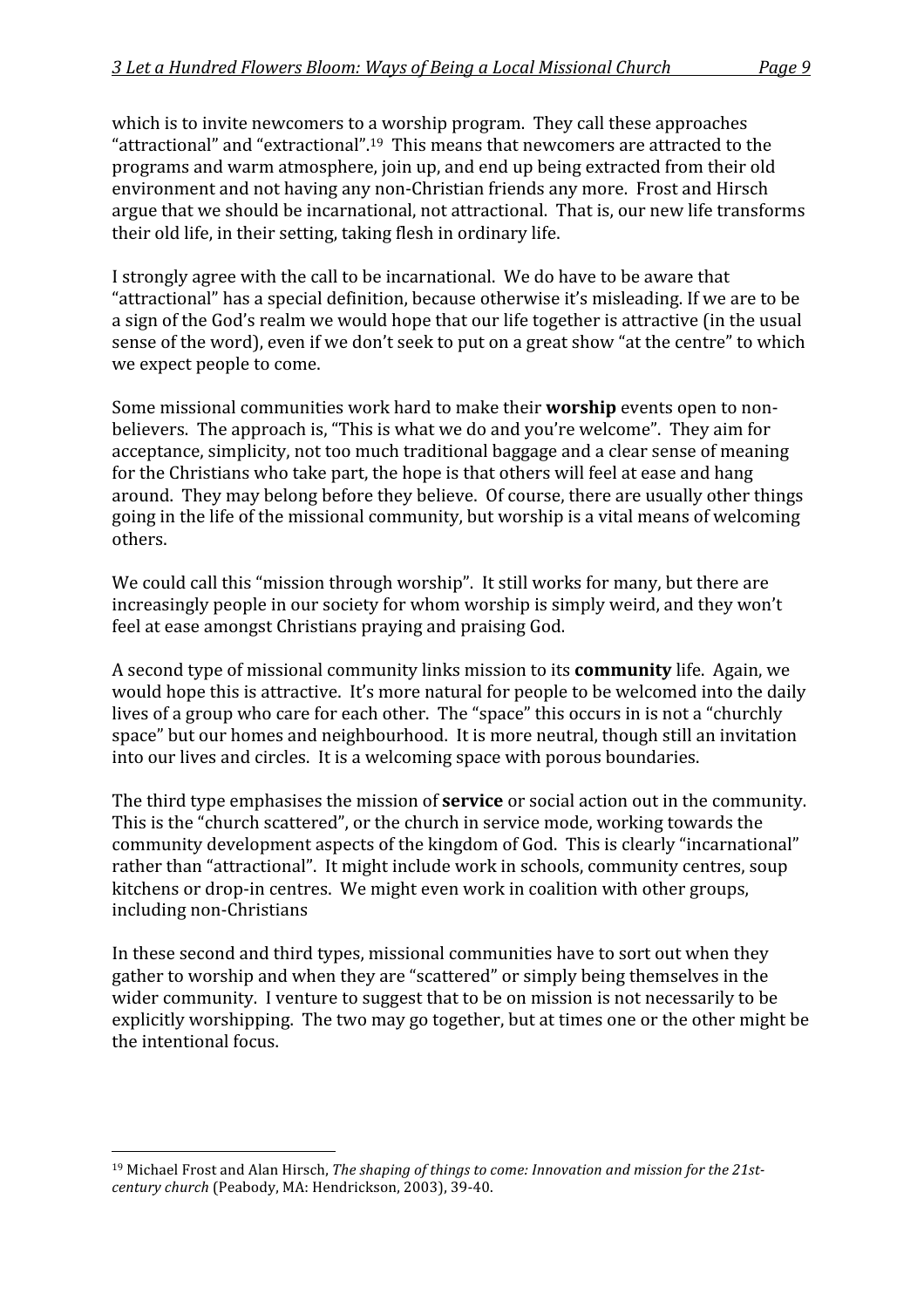#### **10. Incarnational
Mission**

We learn how to engage in mission from God. As God became one of us and dwelt among
us,
"taking
shape"
in
our
reality,
so
also
Jesus‐followers
are
called
to
take
the road and live and tell the Good News in the midst of the reality of those around us. We are not primarily called to bring people into somewhere, but to go out to them and take Good News to where they are. This is easy to say, but it actually takes a huge change in mindset for most churches. Is the gospel primarily active out there or in here?

This is embodied mission, lifestyle mission, all-of-life mission, costly mission. In the context
of
the
local
missional
church,
it
calls
for
long‐term
identification
with
those around
us.

Frost
and
Hirsch
summarise
it
this
way:

An
incarnational
mode
creates
a
church
that
is
a
dynamic
set
of
relationships, friendships,
and
acquaintances.

It
enhances
and
"flavors"
the
host
community's living social fabric rather than disaffirming it. It thus creates a medium of living relationships
through
which
the
gospel
can
travel.

One of the ways of expressing incarnational mission is to seek out and build up the community's
"third
places".

Work
and
home
can
be
considered
the
first
and
second places
of
people's
lives.

Coffee
shops,
bookstores,
bars,
hairdressers,
and
football
social clubs
are
the
third
places,
places
where
people
hang
out
for
the
pleasure
of
it,
meeting people,
relaxing
together.

Sociologist
Ray
Oldenburg,
who
popularised
this
idea
in
his book *The Great Good Place*, remembers how good he felt the first time he went to his town's skating rink. A home away from home, he called it, a place to hang out. interestingly
he
calls
these
places
occasions
for
"public
congregation".20

Churches which build a basketball stadium or community centre are locating themselves in these third places, alongside the people when they're at their most relaxed and open.

#### **11. Recovering
Neighbourhood,
Friendship,
Community
Rhythms**

The
patterns
of
the
local
missional
church
are
not
dissimilar
from
the
principles
of community
development—we
look
for
ways
to
encourage
community,
seek
justice, make
peace,
bring
reconciliation,
nurture
local
leadership,
encourage
networks
that support the vulnerable, isolated and poor. The Hebrew Bible word for the well-being of a community like this is "shalom". Jesus' word for it is "salvation", or "wholeness" or "being
made
well".

I suspect that most local churches are already pursuing mission in this way.

In my church we discovered that, despite it being a poor area, no local doctors would bulk-bill low-income people. All the doctors only worked part-time in our area; they lived outside the district and wouldn't visit out of hours. So we started a medical clinic, initially staffed by Christian doctors with a sense of mission, but now, twenty years

<sup>&</sup>lt;sup>20</sup> Ray Oldenburg, The great good place: Cafes, coffee shops, bookstores, bars, hair salons, and other hangouts at the heart of a community, 3rd ed. (New York: Marlowe, 1999), ix.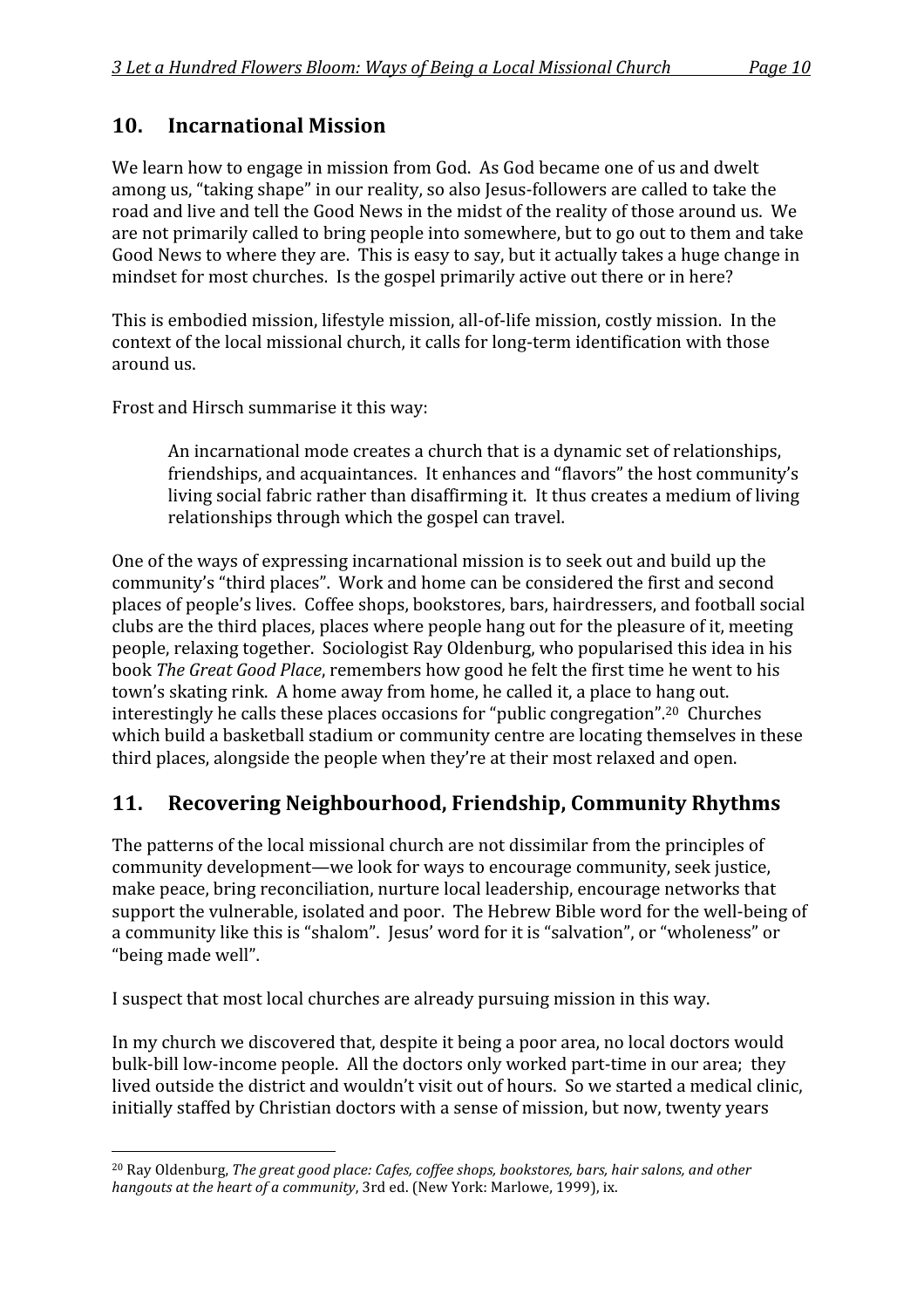later, staffed by committed doctors whether Christian or not. It is a patient-run co-op, the only one of its kind in Australia. It has supported clinics in Central America. It has offered
church‐supported
pastoral
care.

We
have
run
a
frozen
casserole
bank
supplying families under pressure through the clinic. It now offers a wide range of services, from acupuncture to dentistry.<sup>21</sup> It is one of the hubs of our community. I can't see a doctor without meeting and chatting to half the neighbourhood.

Currently
there
are
many
Burmese
refugees
moving
into
our
district.

Our
church
has begun
playgroups
for
the
young
mothers,
with
English
conversation
as
part
of
them. We've applied for some grants and now employ someone to run the groups and be a community
developer.

The
organiser
is
an
ordained
Burmese
woman—this
is
a
holistic expression of mission. It is the Good News in local form, recovering neighbourhood and friendship.

## **12. Varieties
of
the
Missional
Church**

I chose the title of this presentation—"Let a Hundred Flowers Bloom"— deliberately, because
there
is
no
one
way
forward
for
the
local
missional
church.

I've
suggested several
missiological
principles
that
can
guide
us.

But
so
much
depends
on
our
context. And the resources we have, or the passions we hold, or the things that just happen that often
lead
to
mission
engagement—these
all
shape
the
actual
specific
rhythms
of
our local
life
together
as
church.

Some
missional
churches
operate
out
of
traditional
buildings
and
manage
to
be
a community
hub.

Some
missional
churches
own
no
buildings
and
meet
in
a
café,
or
pub, or
restaurant
or
home.

Some
missional
churches
are
focussed
on
social
action
or welfare activities. Some are experimenting with worship, whether recovering ancient rhythms or being seeker-sensitive or stripping it down to minimal patterns.<sup>22</sup> Some are focussed on the urban poor, or on university students, or on skateboarders, or on citybased
lawyers.

To take just one creative example, in Melbourne there is a community called Inspiral.<sup>23</sup> It began by inviting university students interested in discussing then radical ways of Jesus,
and
most
of
the
first
fifteen
regulars
were
unchurched
seekers.

It's
a
very informal
house
church.

Its
mission
statement
is
this:
"We
aim
to
inspire
people
to engage
with
Jesus,
include
everyone
in
the
radical
way
Jesus
did,
and
involve
ourselves with those experiencing poverty and injustice". Its leader, Simon Moyle, is right into peacemaking
and
has
twice
engaged
in
civil
disobedience
in
resisting
the
Talisman Sabre
joint
military
exercises
run
by
Australia
and
the
US
in
North
Queensland.

## **13. We'll
Need
Them
All**

If the local church is to respond to our changing context and express some of the radical transforming
power
of
the
Good
News
we'll
need
to
encourage
as
many
different
ways forward as possible. This is not a time to dismiss other people's attempts to be church

<sup>21</sup>Westgate
Health
Co‐operative,
<www.westgatehealth.coop>

<sup>&</sup>lt;sup>22</sup> Murray, *Post-Christendom*, 251-285.

<sup>23
&</sup>lt;www.inspiral.org.au>.